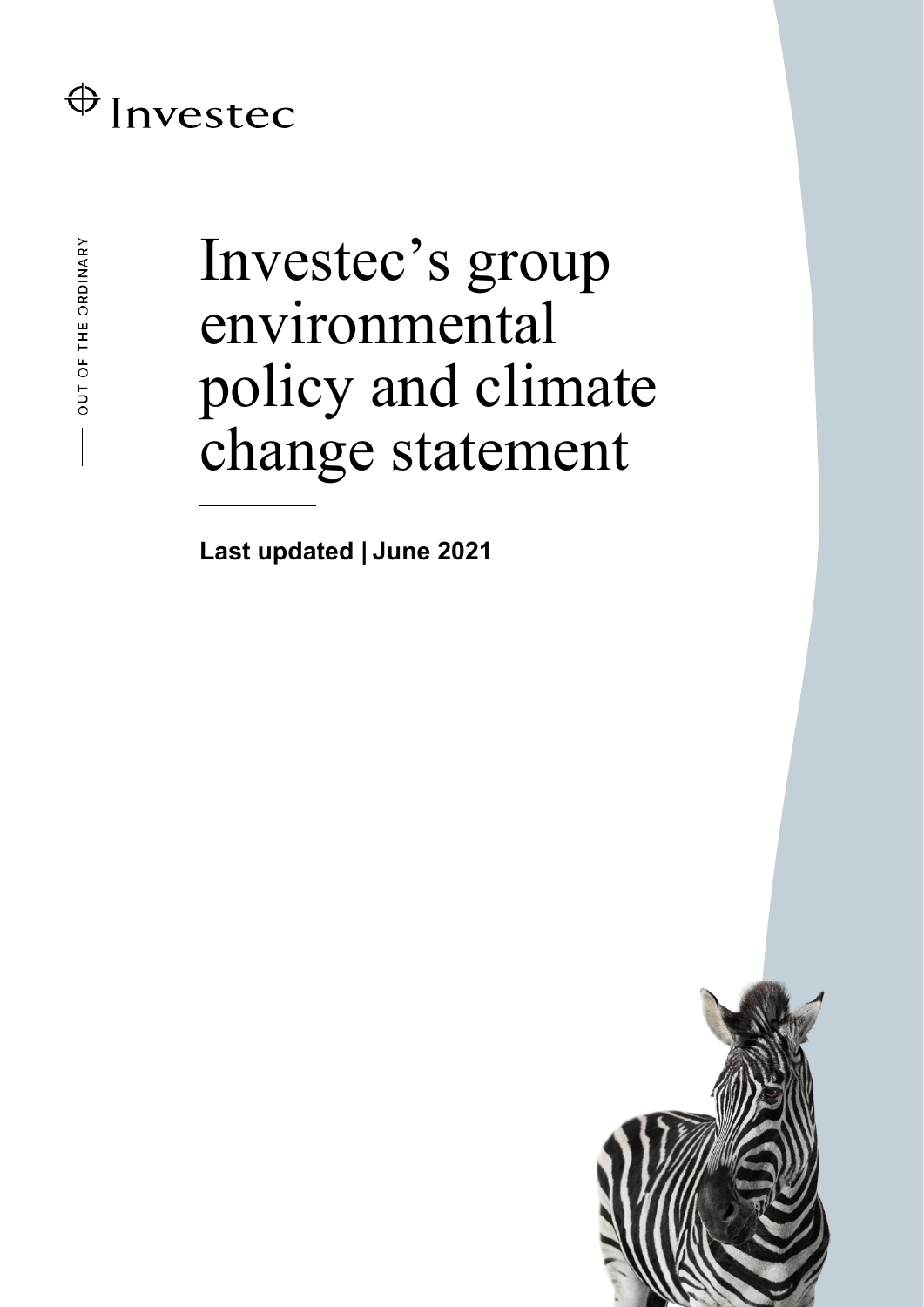

## **1. Introduction**

We seek to build resilient profitable businesses that support our clients and enable them to grow their businesses while contributing in a positive and responsible way to the health of our economy, our people, our communities and the environment.

#### **2. Our purpose**

Investec's purpose is to create enduring worth, living in, not off, society.

## **3. Scope**

Investec, comprising Investec plc and Investec Limited, partners with private, institutional and corporate clients to offer international banking, investments and wealth management services in two principal markets: South Africa and the United Kingdom, as well as certain other countries.

### **4. Commitment to sustainability**

Our commitment to sustainability recognises the interconnected nature of our business, the economy, the environment and society. We play an important role in funding (both lending and investing) a sustainable economy that is cognisant of the world's limited natural resources and promotes carbon reduction. We integrate environmental, social and governance (ESG) considerations into our day-to-day operations and decision-making to support a sustainable, long-term vision. The greatest socio-economic and environmental impact we can have is to partner with our clients and stakeholders to accelerate a cleaner, more resilient and inclusive world. As a result, we are focused on positively contributing to the delivery of the Sustainable Development Goals (SDGs).

We are committed to respecting human rights, using internationally recognised principles and voluntary standards to guide us in our consideration of ESG aspects. The following are some that are specific to climate:

- 2030 Agenda and the UN Sustainable Development Goals
- UN Global Compact
- International Finance Corporation guidelines to assess high and medium risk industries
- OECD Guidelines for Multinational Enterprises and export credits
- CDP (formerly known as the Carbon Disclosure Project)
- Task Force on Climate-related Financial Disclosures
- Bankers Association of South Africa (BASA) guidelines for social and environmental risk
- United for Wildlife Financial Taskforce
- International and local laws and regulatory frameworks relating to environmental standards.

We fully apply the key provisions of the Equator Principles (EP). We are not currently a signatory due to the low number of transactions that Investec does in non-designated countries. All transactions done in non-designated countries are EP monitored and compliant. Please refer to our latest Sustainability and ESG Supplementary Report available on our website for more information.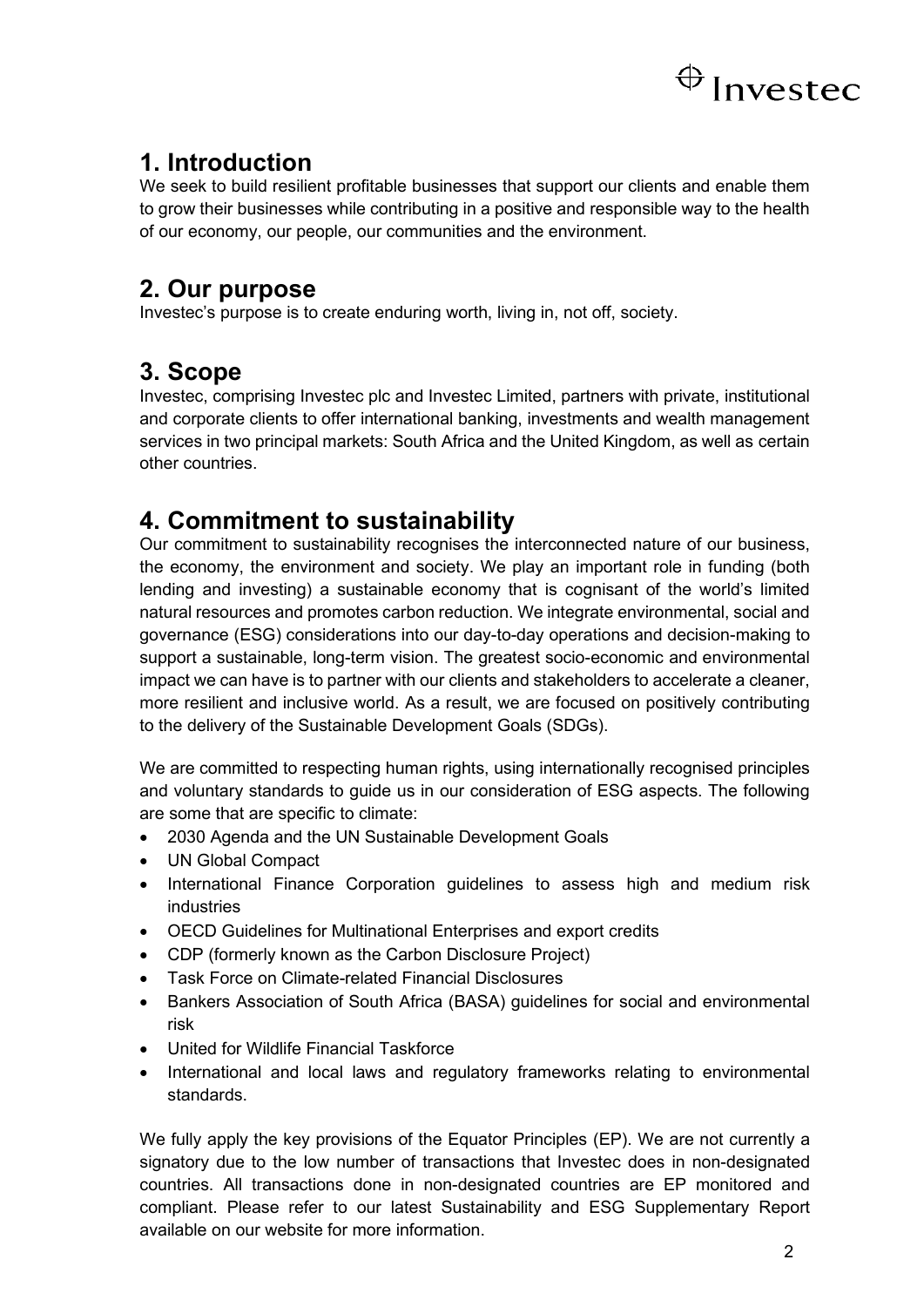

We have zero risk tolerance for activities:

- that are in contravention of any international and/or local laws and conventions of the countries where Investec or the counterparty operate
- that are in non-compliance with human rights, and especially non-compliance with the rights of local communities and indigenous peoples
- that are in non-compliance with minimum standards for occupational health and safety and the relevant local legislation
- that use child labour, forced labour, modern slavery or human trafficking (as defined by international standards, including the International Labour Organisation and the UK Modern Slavery Act 2015)
- that involve pornography or prostitution
- that exploit high conservation value areas and UNESCO world heritage sites (for example any national park)
- that involve projects in environmentally high-risk areas, for example but not exclusively related to tar sands exploitation, Arctic drilling, and drilling in the Amazon rain forest
- where environmental and social risks are not being managed including for example but not exclusively: water use, wastewater management, air emissions, solid waste, spill response/clean-up operations, site restoration and community/stakeholder management.

#### **5. Climate change commitment**

We recognise the complexity and urgency of climate change. Investec's environmental policy considers the risks and opportunities that climate change presents to the global economy. We believe that as a specialised financial services organisation and given our positioning in the developed and emerging worlds, we have the opportunity to make a meaningful impact in addressing climate change.

We support the Paris Agreement's aim of holding the increase in the global average temperature to well below 2°C above pre-industrial levels and of pursuing efforts towards limiting it to 1.5°C. We also recognise the urgency and need to accelerate action which has been incorporated into our approach.

Investec plays an important role in funding a sustainable economy that is cognisant of the world's limited natural resources and promotes carbon reduction. Climate change could directly affect our operations, communities and clients through increasing severity of weather events (physical risks), or indirectly through legislative, regulatory or policy responses, such as carbon pricing and climate change adaptation or mitigation policies (transition risks). Bank lending and investments contribute essential capital for carbon intensive industries and is critical for accelerating development in renewable and clean energy. We also have an important role to play in terms of advocacy and collaboration and our CEO, Fani Titi, is one of 30 CEOs from around the world involved in the UN Global Investors for Sustainable Development (GISD) programme.

We understand the importance of various industries, including the energy sector, for the global economy. We have a global business and operate in both the developed and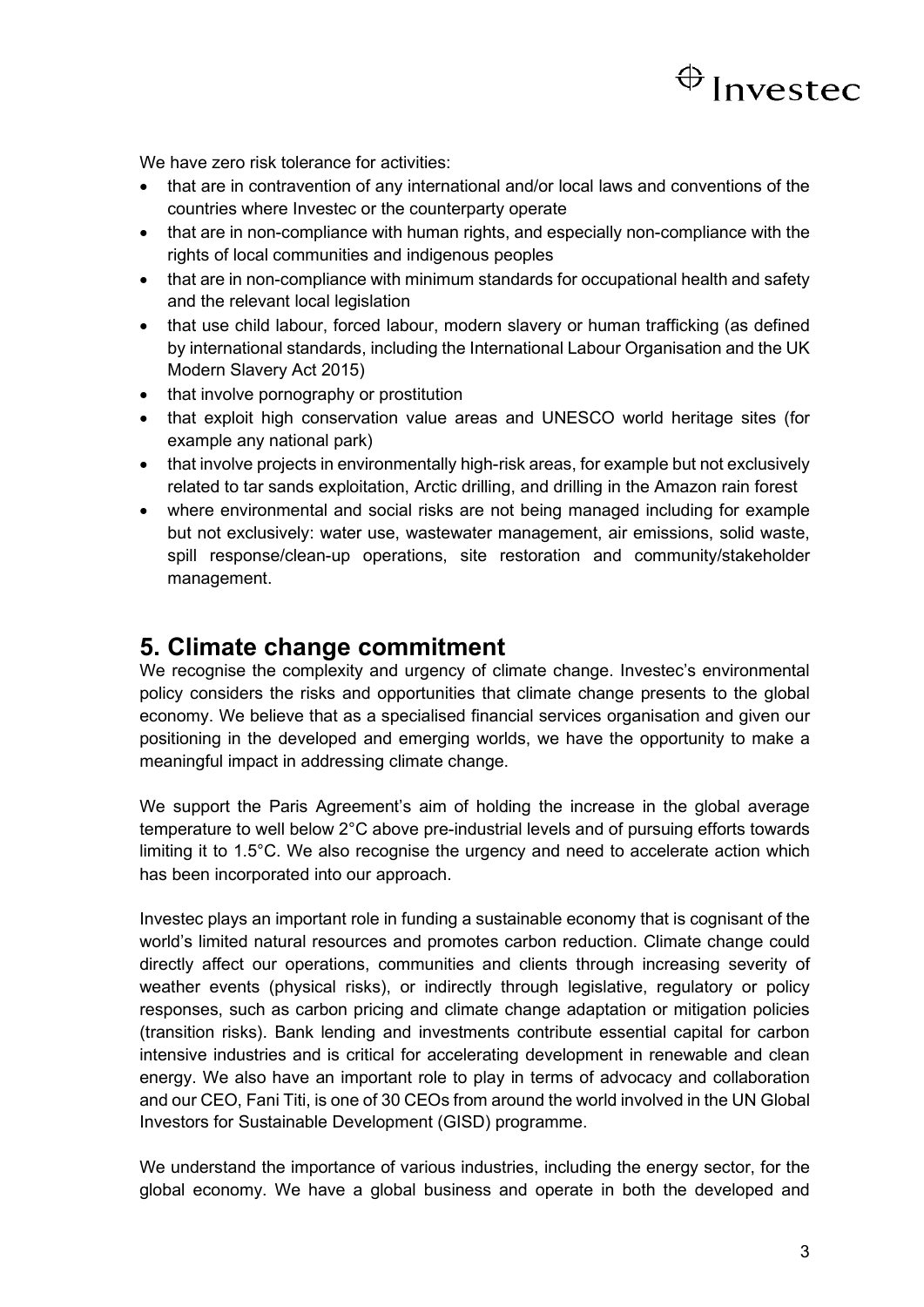

developing world with varying economic, social and environmental contexts. We need to find a balance between the need for increasing energy access and economic growth (particularly in our South African business) and the urgency to reduce carbon emissions across all areas of operation. Consequently, we will be cautious and orderly in our approach to this transition, which is not solely focused on the next decade but rather 20, 30 and 40 years ahead. As such, when assessing our participation in all fossil fuel activities, we will ensure we consider a variety of financial, socio-economic and environmental factors relevant to a local context (for example poverty, growth, unemployment and carbon impact). This transition cannot be done in isolation from the realities of the communities in which we, and our clients, operate and we welcome the voice of all stakeholders as we make the move together to a cleaner, zero-carbon world in a way that is most responsible for all participants.

#### **6. Approach to net-zero**

As a specialised financial services organisation with a small physical presence, the direct environmental and social impacts of Investec's daily operations are limited. We embrace our responsibility to understand and manage our own carbon footprint. In February 2020 we achieved net-zero carbon status in our Scope 1 and 2 (and part of Scope 3, for example business travel) emissions and committed to ongoing carbon neutrality. Our priority is to avoid, then limit and minimise our direct carbon impact from day-to-day operations as well as create awareness to encourage positive sustainable behaviour among our stakeholders. This may include procuring energy from renewable sources or acquiring renewable energy certificates. Only then will we offset our remaining carbon dioxide emissions to ensure a net-zero direct carbon impact. We also continue to reduce our historic carbon impact through our various voluntary community initiatives.

In terms of Scope 3 financed emissions, we believe that the widest and most positive influence we can have is for our businesses to use their specialist skills in advisory, lending and investing to support our clients and stakeholders to move as quickly and smoothly as possible towards a low-carbon economy. We also support the development of innovative solutions that will help accelerate a decarbonised economy We are working to understand the carbon emissions from our Scope 3 activities by participating in international alliances like the Partnership for Carbon Accounting Financials.

We focus on protecting biodiversity and promoting the well-being of our planet. Environmental considerations are incorporated when making lending and investment decisions, as outlined in Section 4 above. Furthermore, where appropriate, we share resources and intelligence to support global efforts to combat illegal wildlife trade. We are signatories to the United for Wildlife Financial Taskforce which leverages the existing global financial crime architecture to support efforts to combat illegal wildlife trade.

#### **7. Environmental management system**

Investec recognises that effective environmental management is an essential part of embedding this commitment into the organisation. We have an effective environmental management system (EMS) aimed at minimising our direct operational impact. Our EMS reporting tool tracks and manages our direct operational impact. This tool imports data